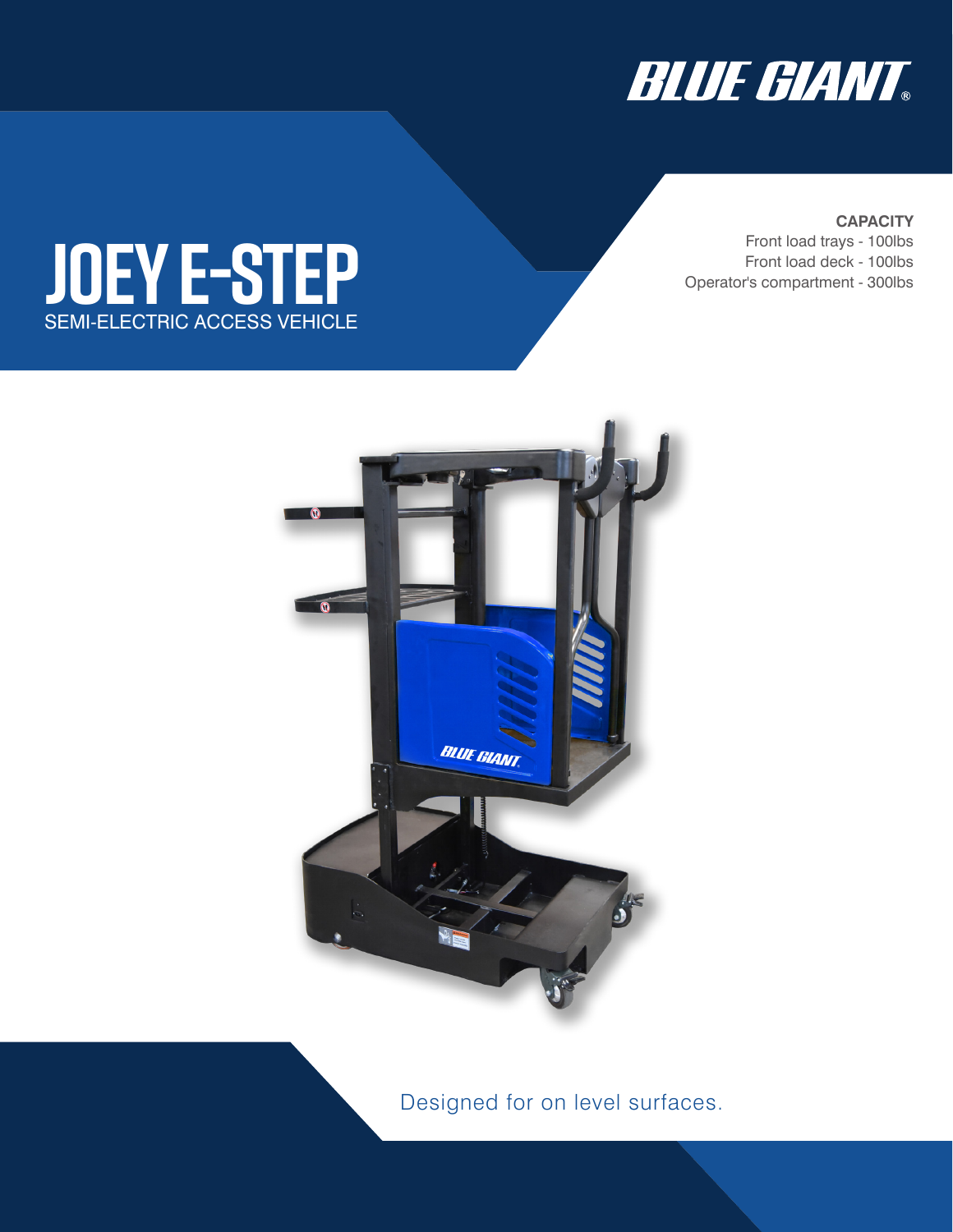

# **OPERATOR CONTROLS**

The right-hand operator control pod features fingertip lift/lower buttons for the operator platform and a recessed emergency power disconnect. On the left-hand control pod, a cup holder, horn, and battery discharge indicator with hour meter are provided.



**RIGHT HAND CONTROLS**



**REAR LOCKING SWIVEL CASTERS**

# **DC Lift Motor**

Twin post elevating system can lift the operator to a maximum elevation of 42".

## **Elevating System**

The twin post elevating system includes adjustable poly shims between the operator's compartment and posts for smooth vertical travel. Hydraulic cylinders in each post are chrome plated to promote a long & reliable service life.

Unit includes 2 steel front load trays each with a carrying capacity of 100lbs. The lower tray is fixed, while the top tray may be placed at various preset heights. The maximum clearance between the trays for placement of loads is 16.5".

## **Hydraulic Pump & Reservoir**

The hydraulic pump & reservoir is fully enclosed within the powerhead to reduce chances for leakage when used in a commercial enviroment and lowering valve is located on the chassis should the unit ever become stuck in the air.

#### **Chassis**

An all steel chassis supports good stability at height while loaded, and exceptional durability to extend the equipment's service life.

#### **Operator's Compartment**

The spacious 24"x24" clear cabin area can be fully enclosed when elevated with rear swinging gates that allow for easy egress at floor level. The compartment features a low 9.5" step height, 42.5" high railings, and colored side panels.

# **overview +features**